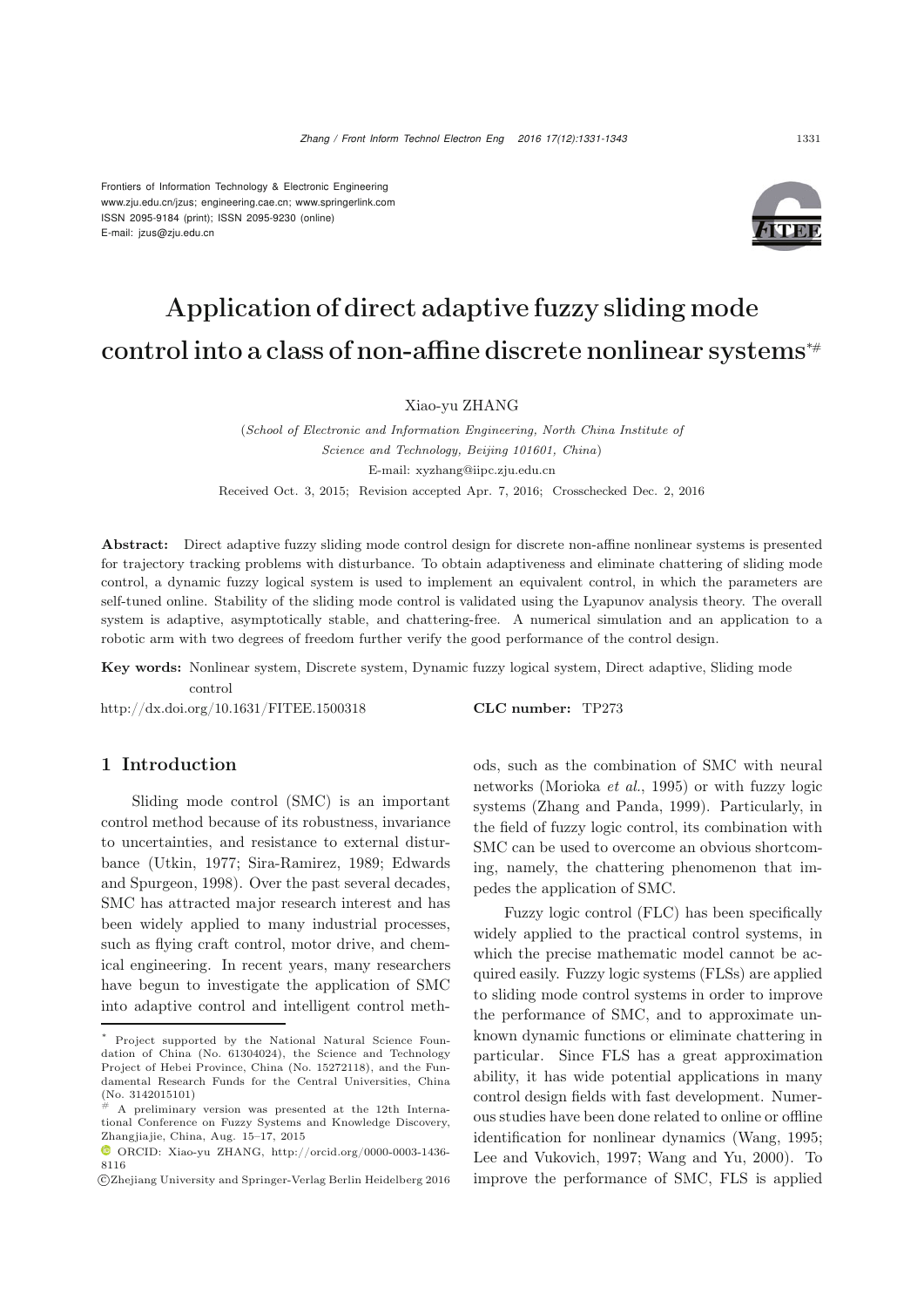into SMC design. Such a combination approach is also known as fuzzy sliding mode control (FSMC).

FSMC has very wide applications. For example, the chaos SMC of a class of fractional-order chaotic systems was propounded [\(Chen](#page-11-2) *et al.*, [2012a](#page-11-2)). Then a new FSMC method was proposed for different initial conditions and different dimensions [\(Chen](#page-11-3) *et al.*, [2012b\)](#page-11-3). [Hwang](#page-11-4) *et al.* [\(2009](#page-11-4)) applied the FSMC to an electric bicycle system. They employed two scaling factors to normalize the sliding surface and its derivative, and adopted an appropriate 'if-then' rule for the FLS. Such a method can help deal with huge uncertainties of the bicycle system. In the situation of unavailable state information, [Wang and Liu](#page-12-6) [\(2010](#page-12-6)) proposed an FSMC design based on a sliding mode estimator. [Zhu and Li](#page-12-7) [\(2010\)](#page-12-7) proposed a decentralized FSMC for manipulators. Many other FSMC related applications were proposed, such as the development of hydraulic pressure coupling drive systems [\(Ho and Ahn](#page-11-5), [2012](#page-11-5)), uncertain micro-electromechanical systems (Yau *[et al.](#page-12-8)*, [2011](#page-12-8)), and nonlinear chemical processes [\(Shahraz and Boozarjomehry,](#page-12-9) [2009](#page-12-9)).

On the other hand, the use of the SMC principle to construct fuzzy 'if-then' rules might lead to sliding mode fuzzy logic control (SMFC). For example, for the control of a digital signal processor based (DSP-based) boost converter, Guo *[et al.](#page-11-6)* [\(2011\)](#page-11-6) proposed an SMFC design which encompasses the desirable characteristics of both fuzzy and sliding mode controllers. Experimental results were assessed compared to the cases when a linear PID or PI controller was used. [Poursamad and Davaie-Markazi](#page-12-10) [\(2009](#page-12-10)) proposed a robust adaptive fuzzy control algorithm, which consists of an FLS and a robust controller, and applied it to unknown chaotic systems. Particularly, the fuzzy logic system was designed based on the sliding mode control with all parameters adaptively tuned. Hsu *[et al.](#page-11-7)* [\(2009\)](#page-11-7) proposed a self-regulating fuzzy control (SRFC) design method using a gradient rule modification method to regulate the fuzzy rules. Also, a self-regulating fuzzy sliding mode control (SRFSMC) design method was developed (Hsu *[et al.](#page-11-7)*, [2009](#page-11-7)) that could be used to control a forward DC-DC converter. [Zhang](#page-12-11) [\(2009](#page-12-11)) proposed an extending sliding mode-like fuzzy logic control (SMLFC[\)](#page-11-8) [method](#page-11-8) [for](#page-11-8) [nonlinear](#page-11-8) [systems.](#page-11-8) Allaoua and Laoufi [\(2013](#page-11-8)) proposed a new FLC based on sliding mode by taking the advantage of support

vector machines (SVMs), and applied it to an electric [vehicle](#page-11-9) [propulsion](#page-11-9) [system.](#page-11-9) Farhoud and Erfanian [\(2014](#page-11-9)) proposed an FLC method based on a higher-order sliding mode, which demonstrated excellent transient and steady-state responses.

These FSMC or SMFC designs are clearly successful in practical use. The advantages of the SMC and the FLC controllers could be integrated, and their disadvantages could be reduced or even removed. However, most of the above-mentioned studies just considered continuous systems, whereas FSMC or SMFC designs for discrete nonlinear systems were sporadically reported. In practice, the control scheme is always implemented by a computer or a DSP apparatus. Therefore, the discrete sliding mode control (DSMC) has high potential in engineering, and it could be conveniently applied for the realization of digital devices, so that a sampled data system could be established. Numerous studies have been carried out in the field of DSMC over a long period [\(Sarpturk](#page-12-12) *et al.*[,](#page-12-13) [1987](#page-12-12)[;](#page-12-13) [Furuta](#page-11-10)[,](#page-12-13) [1990](#page-11-10)[;](#page-12-13) Monsees and [Scherpen,](#page-11-11) [2002](#page-12-13)[;](#page-11-11) [Reddy](#page-12-14) *et al.*, [2009;](#page-12-14) Corradini *et al.*, [2012;](#page-11-11) [Khandekar](#page-11-12) *et al.*, [2013](#page-11-12); [Pande](#page-12-15) *et al.*, [2013](#page-12-15); Lian *[et al.](#page-12-16)*, [2014](#page-12-16); [Pai, 2014;](#page-12-17) [Zhang and Guo](#page-12-18), [2014](#page-12-18)).

SMC has one obvious drawback, i.e., the chattering phenomenon, which would significantly impede its practical application. In particular, the chattering becomes more serious for discrete systems due to the processes of sampling, digitization of analog signals, and complicated discrete modeling [\(Castillo-Toledo](#page-11-13) *et al.*, [2008](#page-11-13)). [Monsees and Scherpen](#page-12-13) [\(2002](#page-12-13)) put forward a method of online tuning the switching gain by an adaptive law, so that the chattering for the concerned discrete systems could be reduced. Another problem in engineering practice is the unknown precise model dynamics. Fortunately, FLS has a great approximation ability and it has a filtering function to deal with such problems. Therefore, the combination of SMC and FLS is a proper approach to dealing with discrete nonlinear systems, especially for those systems with unknown dynamics. As for online control applications, however, a key point is to seek a proper adaptive law.

In this study, we consider a class of non-affine discrete nonlinear systems with an adaptive FSMC design specifically presented. For a discrete nonlinear system with unknown nonlinear dynamic functions, a dynamic fuzzy logic system (DFLS), for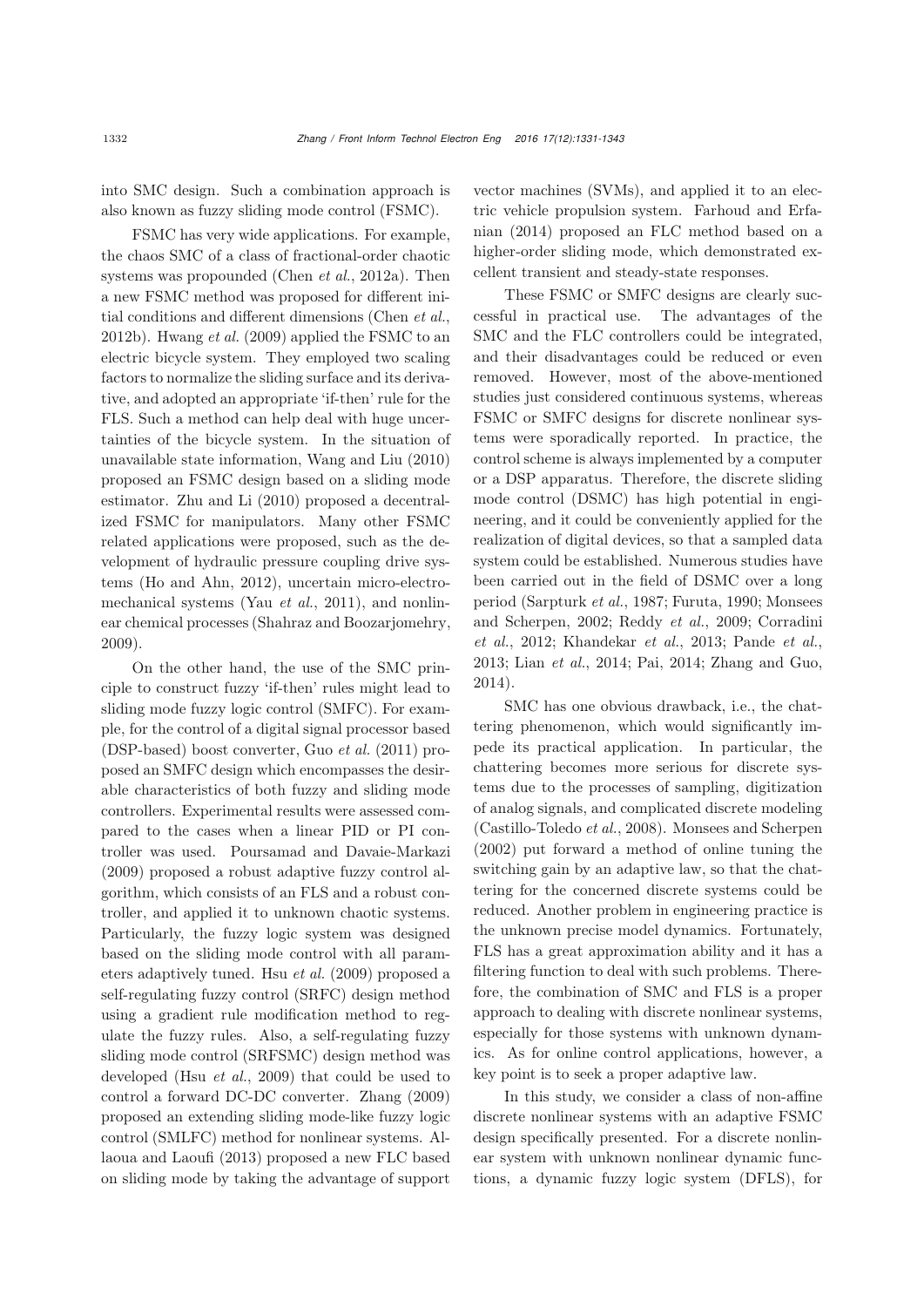which the parameters are self-tuned by the adaptive laws, is first constructed to approximate the unknown dynamics. The SMC controller is designed based on the DFLS. The stability of the tracking error and the reaching condition of the sliding mode are then validated using the Lyapunov stability theory.

This paper is an extension of [Zhang](#page-12-19) *et al.* [\(2015\)](#page-12-19). The contributions of the current work are listed as follows:

1. The analysis and discussion of the disturbance are elaborated to further clarify the significance of the discrete model considered in this paper. The assumption of the disturbance is revised, which further relaxes the model condition and makes the method adapt to more general applications.

2. The adaptive DFLS design is extended in detail and the parameters of the forward and backward parts are clearly designed.

3. The main results achieve more strict and rigorous improvements. First, in the DFLS design for approximation, relations of the estimated function, its optimal approximation, and the absolute error are clearly clarified. The point is very important for the rigorous controller design (Theorem 1). Second, the parameter design of the controller and the adaptive law are improved. Under the same tuning condition  $(\alpha_i > 0, 0 < \beta_i < 1)$ , the controller parameters  $(k_{i,1}, k_{i,2})$  have been simplified. Again, the chattering problem is considered with analysis and discussion. Chattering depends on the absolute approximation error. Fortunately, this value is very small due to the strong approximation ability of the DFLS. Therefore, the proposed design method has nearly no chattering.

4. An application to a robotic arm with two degrees of freedom is added via simulation.

## 2 Problem formulation

Consider a class of discrete nonlinear systems:

<span id="page-2-0"></span>
$$
\boldsymbol{y}_k^{(r)} = f(\boldsymbol{x}_k, \boldsymbol{u}_k) + d(\boldsymbol{x}_k), \tag{1}
$$

where  $y_k = [y_{1,k}, y_{2,k}, \dots, y_{m,k}]^{\text{T}}$  denotes the output vector,  $\mathbf{r} = [r_1, r_2, \dots, r_m]^{\text{T}}$  with each element  $r_n$  denoting a subsystem's relative deelement  $r_i$  denoting a subsystem's relative degree (the total relative degree  $n = \sum_{i=1}^{m} r_i$ ), and  $u_k = [u_{1,k}, u_{2,k}, \dots, u_{m,k}]^{\text{T}}$  denotes the control input vector. The system state vector is  $x_k = [y_{1,k}^T, y_{2,k}^T, \ldots, y_{m,k}^T]^T$  with  $y_{i,k} =$ 

 $[y_{i,k}, y_{i,k+1}, \ldots, y_{i,k+r_i-1}]^{\text{T}}$  for  $i = 1, 2, \ldots, m$ . Consequently,  $\mathbf{y}_k^{(r)} = [y_{1,k}^{(r_1)}, y_{2,k}^{(r_2)}, \ldots, y_{m,k}^{(r_m)}]^{\text{T}}$  denotes its forward difference vector with  $y_{i,k}^{(r_i)} = y_{i,k+r_i}$  (*i* = 1.2 m). Additionally  $1, 2, \ldots, m$ . Additionally,

$$
f(\boldsymbol{x}_k, \boldsymbol{u}_k) = [f_1(\boldsymbol{x}_k, u_{1,k}), f_2(\boldsymbol{x}_k, u_{2,k}),
$$

$$
\ldots, f_m(\boldsymbol{x}_k, u_{m,k})]^{\mathrm{T}}
$$

is defined as the nonlinear dynamic vector, whose components  $f_i(\boldsymbol{x}_k, u_{i,k}) \in L^2(\mathbb{R})$   $(i = 1, 2, \ldots, m)$ are unknown. Moreover,

$$
d(\boldsymbol{x}_k) = [d_1(\boldsymbol{x}_k), d_2(\boldsymbol{x}_k), \ldots, d_m(\boldsymbol{x}_k)]^\mathrm{T}
$$

represents the unknown disturbance or unmodeled dynamics.

The disturbance  $d(\mathbf{x}_k)$  in the controlled system [\(1\)](#page-2-0), which has relation with only the system state  $x_k$ , is certainly unknown and is not required to be bounded. It is only a type of interference to the state equation, related with the state  $x_k$  itself and affecting the movement of the system state  $x_k$ . Therefore, if the adaptive mechanism has the ability of tracking it, this kind of effect can be treated. In this study, the disturbance  $d(\boldsymbol{x}_k)$  is considered as part of the unknown dynamics, which can be approximated by the DFLS online. Then the SMC controller is not required to consider that the disturbance is matched or unmatched, or compensated by the switching signal (the nonlinear part of the SMC).

The subscript *i* represents every branch of the subsystem and the subscript  $k$  denotes the discrete time instant. If  $\bar{y}_k = [\bar{y}_{1,k}, \bar{y}_{2,k}, \dots, \bar{y}_{m,k}]$ <sup>T</sup> represents the trajectory to be tracked and comprises the following vectors:

$$
\bar{y}_{i,k} = [\bar{y}_{i,k}, \bar{y}_{i,k+1}, \ldots, \bar{y}_{i,k+r_i-1}]^{\mathrm{T}}, i = 1, 2, \ldots, m,
$$

the tracked mathematic model is described by

<span id="page-2-2"></span>
$$
\bar{y}_{i,k}^{(r_i)} = -\sum_{j=0}^{r_i-1} a_j \bar{y}_{i,k+j} + r_i(k),\tag{2}
$$

where  $\bar{y}_{i,k+r_i}^{(r_i)} = \bar{y}_{i,k+r_i}$   $(i = 1, 2, ..., m)$  with  $a_j$   $(j = 0, 1, ..., m)$  $0, 1, \ldots, r_i - 1$ ) being Hurwitz coefficients and  $r_i(k)$ the reference signal. The control problem is to design a controller for system [\(1\)](#page-2-0) such that the tracking error is

<span id="page-2-3"></span><span id="page-2-1"></span>
$$
e_k = [e_{1,k}^{\mathrm{T}}, e_{2,k}^{\mathrm{T}}, \dots, e_{m,k}^{\mathrm{T}}]^{\mathrm{T}}, \tag{3}
$$

where each element

$$
e_{i,k} = y_{i,k} - \bar{y}_{i,k} = [e_{i,k}, e_{i,k+1}, \ldots, e_{i,k+r_i-1}]^{\mathrm{T}} \ (4)
$$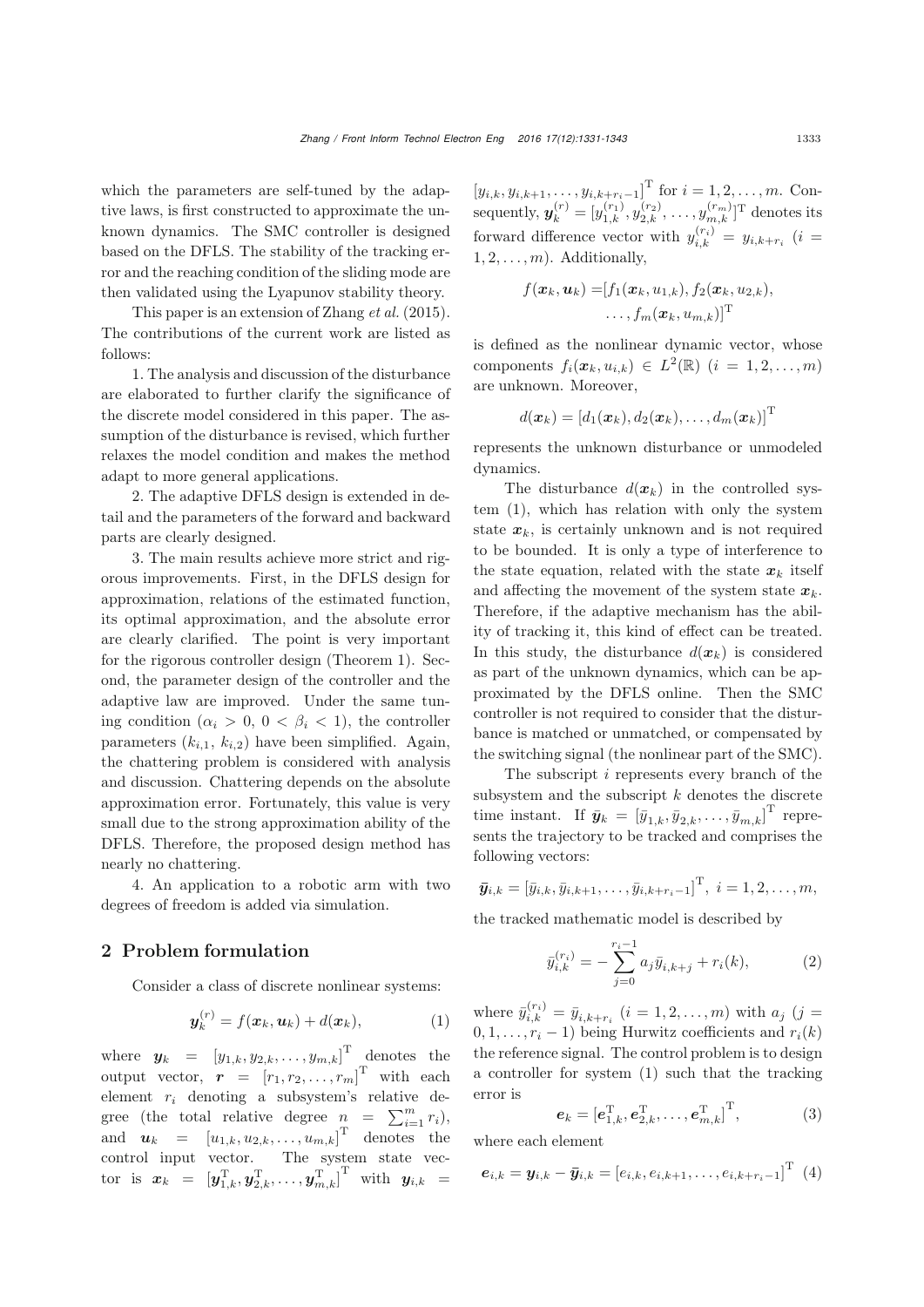with  $e_{i,k} = y_{i,k} - \bar{y}_{i,k}$   $(i = 1, 2, \ldots, m)$  converges to the origin asymptotically.

By the above definitions, we obtain  $e_{i,k+r_i}$  from Eqs.  $(1)–(4)$  $(1)–(4)$  $(1)–(4)$  as

$$
e_{i,k+r_i} = f_i(\boldsymbol{x}_k, u_{i,k}) + d_i(\boldsymbol{x}_k) + \sum_{j=0}^{r_i-1} a_j \bar{y}_{i,k+j} - r_i(k).
$$
\n(5)

The sliding manifolds are defined as follows:

<span id="page-3-4"></span>
$$
S_k = [S_{1,k}, S_{2,k}, \dots, S_{m,k}]^{\mathrm{T}}, \tag{6}
$$

where

<span id="page-3-5"></span>
$$
S_{i,k} = \mathbf{C}_i e_{i,k}, \ i = 1, 2, \dots, m,
$$
 (7)

with  $C_i = [c_{i,1}, c_{i,2}, \ldots, c_{i,r_i}]^{\text{T}}$  satisfying the discrete Hurwitz polynomial:

$$
h_i(\cdot) = c_{i,r_i}e_{i,k+r_i-1} + c_{i,r_i-1}e_{i,k+r_i-2} + \ldots + c_{i,1}e_{i,k}.
$$

We aim to look for a design of the fuzzy adaptive sliding mode controller:

<span id="page-3-2"></span>
$$
u_{i,k} = u_{\text{eq},i} + u_{v,i}, \ i = 1, 2, \dots, m,
$$
 (8)

where  $u_{eq,i}$  is the equivalent control and  $u_{v,i}$  the hitting control such that the manifold  $S_{i,k}$  can be reached. Because function  $f_i(\mathbf{x}_k, u_{i,k})$  is unknown, the control input  $u_{i,k}$  cannot be designed directly. In the following section, a DFLS will be adopted to realize an SMC controller.

The following assumptions are necessary to underlie the remainder of this study:

**Assumption 1** The function  $f_i(\boldsymbol{x}_k, u_{i,k}) \in L^2(\mathbb{R})$ and

$$
f_{i,u_i} \stackrel{\text{def}}{=} \frac{\partial f_i(\boldsymbol{x}_k, u_{i,k})}{\partial u_{i,k}} \neq 0, \ \forall \ \boldsymbol{x}_k \in \Omega_{\boldsymbol{x}_k},
$$

where  $\Omega_{\boldsymbol{x}_k}$  is the compact set of state  $\boldsymbol{x}_k$ .

For all  $x_k \in \Omega_{x_k}$ , the smooth function satisfies  $f_{i,u_i} > 0$  or  $f_{i,u_i} < 0$ . Without loss of generality, it is assumed  $f_{i,u_i} > 0$ .<br>**Assumption 2** 

There exists a positive upper bound function  $\bar{b}_i(x_k)$  such that  $\forall x_k \in \Omega_{x_k}$ ,  $0 < f_{i,u_i} \leq \bar{b}_i(\bm{x}_k).$ 

Assumption 3 The unknown disturbance or unmodeled dynamic  $d_i(\boldsymbol{x}_k) \in L^2(\mathbb{R}), i = 1, 2, \ldots, m.$ 

The constraint condition for  $d_i(\mathbf{x}_k)$  is released compared with that mentioned in [Zhang](#page-12-19) *et al.* [\(2015](#page-12-19)). In general,  $d_i(\boldsymbol{x}_k)$  is required to be bounded,

and we should confirm that the function to be estimated is bounded. Only in this way, can Lemma 1 (given later) be used. Hence, there is Assumption 3 in [Zhang](#page-12-19) *et al.* [\(2015\)](#page-12-19). However, in this study the function to be estimated is  $g_{i,k}(\boldsymbol{x}) \in L^2(\mathbb{R})$ , if we suppose  $d_i(\mathbf{x}_k) \in L^2(\mathbb{R})$  (Eq. [\(11\)](#page-5-0)). So, the function  $g_{i,k}(x)$  can be approximated optimally by the DFLS. Therefore, the constraint condition becomes Assumption 3 in the current paper, which releases the condition for the unknown disturbance or unmodeled dynamics.

# <span id="page-3-3"></span>3 Dynamic fuzzy logic system design

Using the singleton fuzzifier, product inference rule, and average defuzzifier method, a dynamic fuzzy logic system (DFLS) can be described as follows [\(Lee and Vukovich](#page-11-1), [1997\)](#page-11-1). However, since system [\(1\)](#page-2-0) is discrete, we adopt a discrete DFLS as follows:

<span id="page-3-1"></span>
$$
\hat{g}(\boldsymbol{x}, \tau + 1) = -\xi[\hat{g}(\boldsymbol{x}, \tau) - \boldsymbol{\Theta}^{\mathrm{T}}(\tau) \boldsymbol{p}(\boldsymbol{x})], \qquad (9)
$$

where  $\hat{g}(\boldsymbol{x})$  is the approximation of  $g(\boldsymbol{x})$  (a nonlinear scalar function to be approximated),  $\tau$  is the sampling time interval of the DFLS which is different from the sampling time interval  $k$  of sys-tem [\(1\)](#page-2-0),  $\boldsymbol{\Theta}(\tau)=[\theta_1(\tau), \theta_2(\tau),\ldots,\theta_M(\tau)]^{\mathrm{T}}$  is the support point vector of the fuzzy rule base, being an adjustable parameter of the fuzzifier of the DFLS,  $\xi > 0$  is a real scalar parameter to be designed, and  $p(x)=[p_1(x), p_2(x),\ldots,p_M(x)]^{\mathrm{T}}$  is the fuzzy basis function vector. The element of the fuzzy basis function is determined by

<span id="page-3-0"></span>
$$
p_l(\boldsymbol{x}) = \frac{\prod_{j=1}^{N} \mu_j^l}{\sum_{l=1}^{M} \prod_{j=1}^{N} \mu_j^l},
$$
(10)

where  $M$  is the number of fuzzy rules and  $N$  the number of input variables of the DFLS. The input variables of the DFLS are selected as state variables of the system with  $\boldsymbol{x}_k = [x_{1,k}, x_{2,k}, \dots, x_{n,k}]^{\mathrm{T}}$ . Ob-<br>viewely in this case  $N = n$ viously, in this case  $N = n$ .

The membership functions of input variables are all triangular (Fig. 1). In the figure,  $\varphi_i$  (j =  $1, 2, \ldots, n$ , which are set up by the designer, are the fuzzy partition parameters of the input variables. The universe field partitions and the triangular membership function of the output variables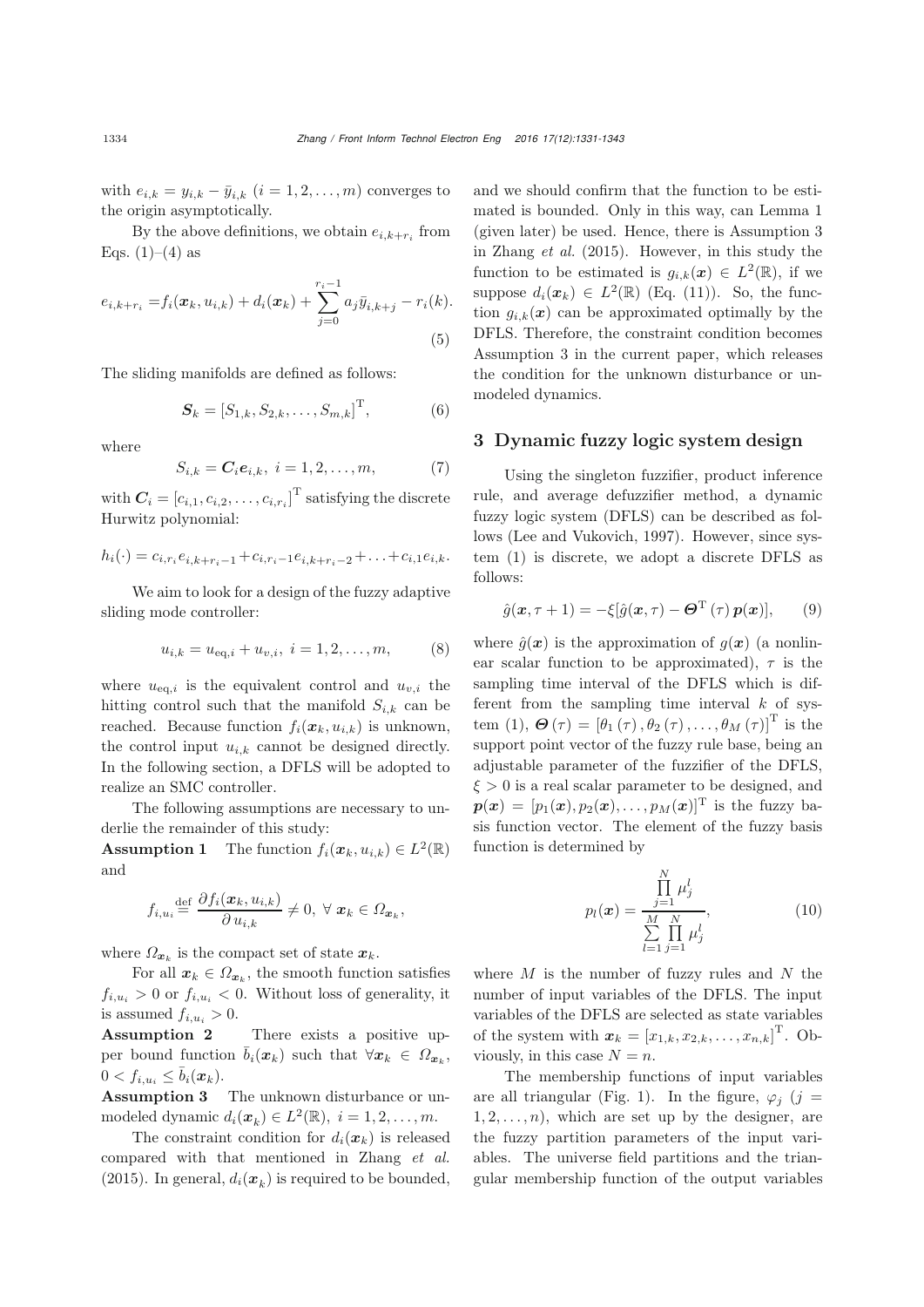$\hat{g}(\boldsymbol{x})$  are shown in Fig. 2. We adopt the product inferring method, resulting in the following fuzzy inference rules:

If  $x_{1,k}$  is  $a_1^1, x_{2,k}$  is  $a_2^1, \ldots$ , and  $x_{n,k}$  is  $a_N^1$ , then  $\hat{g}(\boldsymbol{x})$  is  $\theta_1$ ;

If  $x_{1,k}$  is  $a_1^2$ ,  $x_{2,k}$  is  $a_2^2$ , ..., and  $x_{n,k}$  is  $a_N^2$ , then  $\hat{g}(\boldsymbol{x})$  is  $\theta_2$ ;

If  $x_{1,k}$  is  $a_1^M$ ,  $x_{2,k}$  is  $a_2^M$ , ..., and  $x_{n,k}$  is  $a_N^M$ , then  $\hat{q}(\boldsymbol{x})$  is  $\theta_M$ .

...

A weighted averaging defuzzifier is adopted. Therefore, the fuzzy rule base [\(10\)](#page-3-0) is obtained, where  $p_l$  is the lth rule membership value of the output variable  $\hat{q}(x)$ . Here,  $l = 1, 2, ..., 3^n$  is the number of rules, i.e.,  $M = 3^n$ . According to the fuzzy rules and the output variable partitions (Fig. 2), the support point vector element of the fuzzy rule base is obtained as  $\forall i =$  $1, 2, \ldots, M, \theta_i = \phi_q$  for  $q = 1, 2, \ldots, 5$ . Therefore, the support point vector of the fuzzy rule base,  $\boldsymbol{\Theta}(\tau)=[\theta_1(\tau), \theta_2(\tau),\ldots,\theta_M(\tau)]^{\mathrm{T}}$ , is essentially the partition parameter of the defuzzifier, which will be self-tuned online by the adaptive law for approximation.

The following Lemma is introduced for its application in this study [\(Wang](#page-12-4), [1995](#page-12-4)):

**Lemma 1** For smooth nonlinear vector field  $q(x)$ :



Fig. 1 Fuzzy sets of the input variables in the dynamic fuzzy logic system (N: negative; Z: zero; P: positive)



Fig. 2 Fuzzy sets of the output variables in the dynamic fuzzy logic system (NB: negative big; NS: negative small; ZR: zero; PS: positive small; PB: positive big)

 $\mathbb{R}^n \to \mathbb{R}$ , there is a parameter

$$
\boldsymbol{\Theta}^* = \arg\min_{\theta \in \Omega_{\theta}} \left[ \sup_{\boldsymbol{x} \in \mathbb{R}^n} \| g(\boldsymbol{x}) - g^*(\boldsymbol{x}) \| \right]
$$

to guarantee  $\forall \varepsilon \in \mathbb{R}, \varepsilon > 0, \|g(\boldsymbol{x}) - g^*(\boldsymbol{x})\|$  $\varepsilon$ , where  $q^*(x)$  is the approximation output of DFLS [\(9\)](#page-3-1), namely  $q^*(x) = (\mathbf{\Theta}^*)^T p$ .

In the SMC controller design, the DFLS described by Eq. [\(9\)](#page-3-1) and the above rules of the fuzzy logic system are adopted for the approximation of unknown dynamics.

### 4 Main results

We use the DFLS described by Eq. [\(9\)](#page-3-1) to approximate the unknown dynamics, so that the equivalent control can be obtained. Then the approximation error can be compensated by the hitting control design.

# 4.1 Adaptive sliding mode control law design

The objective is to design a sliding mode controller  $u_{i,k}$  (Eq. [\(8\)](#page-3-2)) such that  $S_{i,k} = 0$ . The SMC controller requires a method to approximate those unknown dynamics. Here, the approach of function approximation described in Section 3 which is based on the DFLS will be adopted to approximate the unknown dynamics. In the following analysis, only one branch  $S_{i,k}$  of the sliding mode  $S_k$  and one control input branch  $u_{i,k}$  will be processed for convenience. To carry out the subsequent control law design, the following Lemma is introduced [\(Zhang and Su, 2004](#page-12-20)): Lemma 2 For Hurwitz polynomial parameters  $c_{i,j} > 0$   $(j = 1, 2, \ldots, r_i - 1)$  and  $c_{i,r_i} > 0$ , there are always parameters  $\lambda_{i,j} > 0$   $(j = 0, 1, \ldots, r_i)$  which guarantee

$$
D_{i} = \left[\begin{array}{cccc} \lambda_{i,0} & 0 & \cdots & 0 & c_{i,1} \\ 0 & \lambda_{i,1} & \cdots & 0 & c_{i,2} \\ \vdots & \vdots & & \vdots & \vdots \\ 0 & 0 & \cdots & \lambda_{i,r_{i}-1} & c_{i,r_{i}} \\ c_{i,1} & c_{i,2} & \cdots & c_{i,r_{i}} & \lambda_{i,r_{i}} \end{array}\right] > 0
$$

and  $D_i = D_i^{\mathrm{T}}$ .<br>For the set

For the convenience of the design, we define

$$
S_{i,a}(k) = \frac{1}{2} \sum_{j=0}^{r_i - 1} \lambda_{i,j} \left( e_{i,k+j}^2 - e_{i,k+j-1}^2 \right)
$$

$$
- \frac{\lambda_{i,r_i}}{2} e_{i,k+r_i-1}^2 - S_{i,k-1} e_{i,k+r_i-1},
$$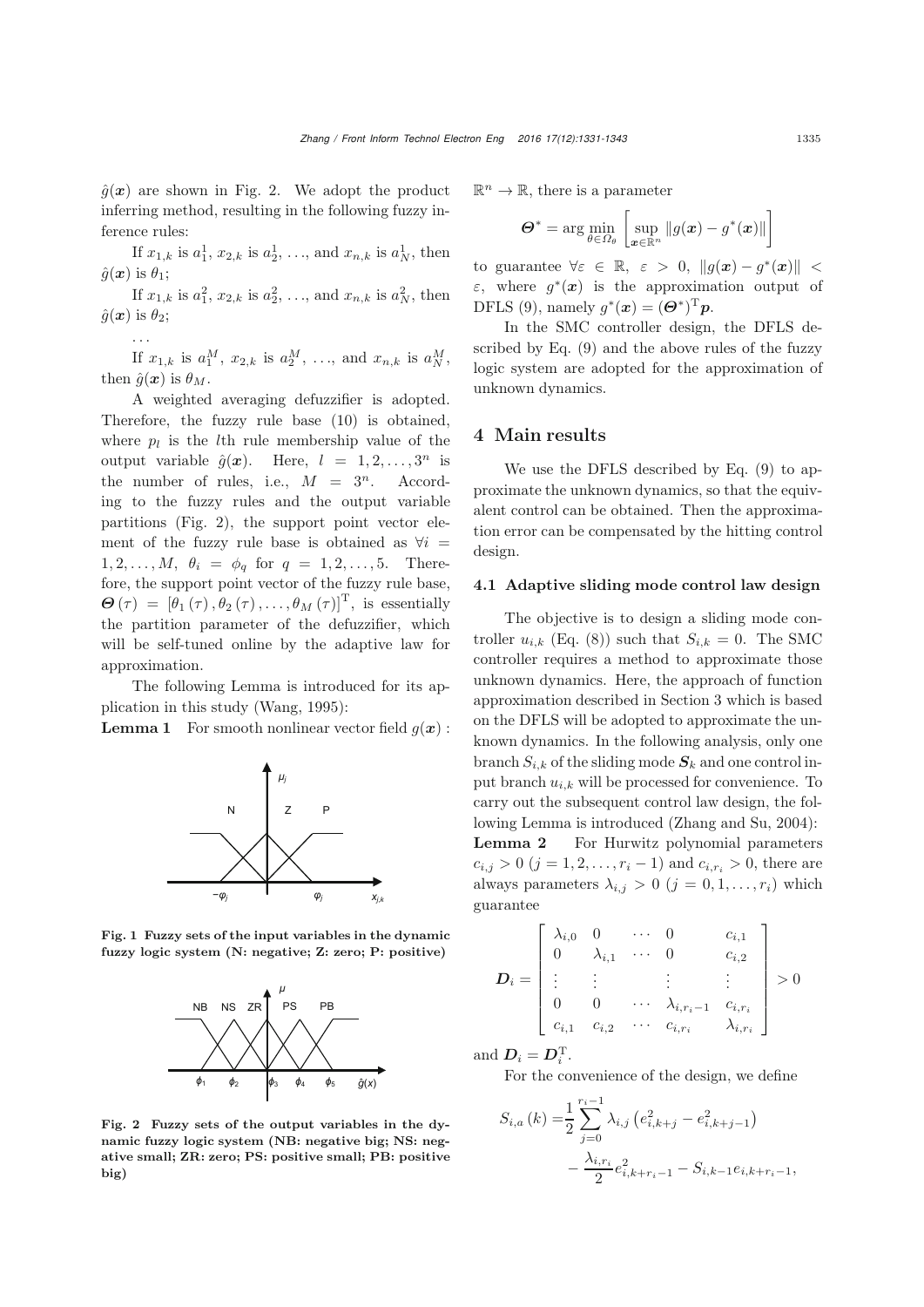and define a nonlinear dynamic function

$$
g_{i,k}(\boldsymbol{x}) = (S_{i,k}\bar{b}_i(\boldsymbol{x}_k))^{-1} (S_{i,a}(k) + 0.5\lambda_{i,r_i}e_{i,k+r_i}^2) + (\bar{b}_i(\boldsymbol{x}_k))^{-1} (f_i(\boldsymbol{x}_k, u_{i,k}) + d_i(\boldsymbol{x}_k)) - u_{i,k},
$$
\n(11)

which will be approximated as  $\hat{g}_{i,k}(x)$  by the DFLS.

According to Lemma 1, there is a parameter  $\boldsymbol{\Theta}_i^*$ such that

$$
\forall \varepsilon \in \mathbb{R}, \ \varepsilon > 0, \ \|g_{i,k}(\boldsymbol{x}) - \hat{g}_{i,k}^*(\boldsymbol{x})\| < \varepsilon, \qquad (12)
$$

where  $\hat{g}_{i,k}^*(\boldsymbol{x})$  is the approximation output of the fuzzy logic system, namely,

$$
\hat{g}_{i,k}^*(\boldsymbol{x}) = (\boldsymbol{\Theta}^*)^{\mathrm{T}} \boldsymbol{p}.
$$
 (13)

Therefore, we have the following relationship:

<span id="page-5-5"></span>
$$
g_{i,k}(\boldsymbol{x}) = \hat{g}_{i,k}^*(\boldsymbol{x}) \pm \varepsilon, \qquad (14)
$$

where  $\varepsilon$  is the absolute value of the minimum approximation error.

Consequently, an SMC controller is designed as

$$
u_{i,k} = -(\bar{b}_i(\boldsymbol{x}_k))^{-1} \sum_{j=0}^{r_i-1} a_j \bar{y}_{i,k+j} + (\bar{b}_i(\boldsymbol{x}_k))^{-1} r_i(k) - \hat{g}_{i,k}(\boldsymbol{x}) - \{\varepsilon_{i,h} + [k_{i,1} + k_{i,2}\bar{b}_i(\boldsymbol{x}_k)] | S_{i,k}| \} \operatorname{sgn}(S_{i,k}),
$$
\n(15)

where  $sgn(\cdot)$  is the sign function with parameters

$$
\varepsilon_{i,h} > |\varepsilon|, \ \ k_{i,1} > 0, \ \ k_{i,2} > \frac{\alpha_i}{2\beta_i} + \frac{\beta_i}{2} ||G_i||^{-1}.
$$
\n(16)

Here,  $G_i \in \mathbb{R}^{M \times M}$  is an optional parameter matrix satisfying  $G_i = G_i^T$  and  $G_i > 0$ , and  $\alpha_i > 0$ ,  $0 <$  $\beta_i$  < 1 are optional scalar parameters.

To approximate the unknown nonlinear dynamic function  $g_{i,k}(x)$  online, the adaptive laws of the adopted DFLS are designed as follows:

<span id="page-5-2"></span>
$$
\begin{cases}\n\Delta \boldsymbol{\Theta}_{i} \left(k\right) = \beta_{i} \boldsymbol{G}_{i}^{-\mathrm{T}} \boldsymbol{p} S_{i,k} \bar{b}_{i}(\boldsymbol{x}_{k}), \\
\Delta \hat{g}_{i,k}(\boldsymbol{x}) = -\left(1 - \beta_{i}\right) \left[\hat{g}_{i,k}(\boldsymbol{x}) - \left(\boldsymbol{\Theta}_{i}(k)\right)^{\mathrm{T}} \boldsymbol{p}\right] \\
+ \left(\alpha_{i} + \beta_{i} \boldsymbol{p}^{\mathrm{T}} \boldsymbol{G}_{i}^{-\mathrm{T}} \boldsymbol{p}\right) S_{i,k} \bar{b}_{i}(\boldsymbol{x}_{k}).\n\end{cases} (17)
$$

Following the above definitions and Eq. [\(11\)](#page-5-0), we can obtain the following equation:

$$
S_{i,k}\bar{b}_{i}(\boldsymbol{x}_{k})g_{i,k}(\boldsymbol{x})=S_{i,a}(k)+0.5\lambda_{i,r_{i}}e_{i,k+r_{i}}^{2} +S_{i,k}[f_{i}(\boldsymbol{x}_{k},u_{i,k})+d_{i}(\boldsymbol{x}_{k})]-S_{i,k}\bar{b}_{i}(\boldsymbol{x}_{k})u_{i,k}.
$$

Substituting the designed controller [\(15\)](#page-5-1) into the above and using Eq.  $(5)$ , we have

<span id="page-5-6"></span><span id="page-5-0"></span>
$$
S_{i,k}b_{i}(\boldsymbol{x}_{k}) (g_{i,k}(\boldsymbol{x}) - \hat{g}_{i,k}(\boldsymbol{x})) = S_{i,a} (k) + 0.5\lambda_{i,r_{i}}e_{i,k+r_{i}}^{2} + S_{i,k}e_{i,k+r_{i}} + \varepsilon_{i,h} |S_{i,k}| \bar{b}_{i}(\boldsymbol{x}_{k}) + \left[k_{i,1}\bar{b}_{i}(\boldsymbol{x}_{k}) + k_{i,2} (\bar{b}_{i}(\boldsymbol{x}_{k}))^{2}\right] |S_{i,k}|^{2}.
$$
 (18)

It will be used for stability analysis in the following subsection.

According to Lemma 1, the approximation error will be arbitrarily small. Then  $\varepsilon_{i,h}$  can be selected as any real size according to the situation of system uncertainties and disturbance. In Eq. [\(17\)](#page-5-2), the first formula describes the adaptive mechanism, and the second one describes the DFLS. From these two formulas, it can be seen that both the operation of the DFLS and the adaptive mechanism need the sliding mode value  $S_{i,k}$ . When the system state reaches the sliding mode, i.e.,  $S_{i,k} = 0$ , the adaptive mechanism is in a steady state. The SMC controllers  $(11)–(16)$  $(11)–(16)$  $(11)–(16)$ constitute a complex dynamic subsystem. In the following, the analysis of the closed-loop system stability is carried out.

#### 4.2 Stability analysis

<span id="page-5-1"></span>The main result of system stability is summarized in the following theorem:

<span id="page-5-3"></span>Theorem 1 Given nonlinear system [\(1\)](#page-2-0) and reference trajectory [\(2\)](#page-2-2), the sliding modes [\(6\)](#page-3-4) and [\(7\)](#page-3-5) are reachable and the system tracking errors [\(3\)](#page-2-3) and [\(4\)](#page-2-1) are globally asymptotically stable under the FSMC controllers [\(11\)](#page-5-0)–[\(16\)](#page-5-3), which are based on the DFLS (Eqs.  $(9)$ ,  $(10)$ , and  $(17)$ ), if the coeffi-cients of sliding modes [\(6\)](#page-3-4) and [\(7\)](#page-3-5),  $c_{i,j} > 0$  (i =  $1, 2, \ldots, m, i = 1, 2, \ldots, r_i$ , are Hurwitz.

Proof Choose the Lyapunov function of the tracking error as

$$
V_{i,k} = \frac{\alpha_i \beta_i}{2} \tilde{\boldsymbol{e}}_{i,k}^{\mathrm{T}} \boldsymbol{D}_i \tilde{\boldsymbol{e}}_{i,k} + \frac{1}{2} \left[ \hat{g}_{i,k} (\boldsymbol{x}) - (\boldsymbol{\Theta}_i(k))^{\mathrm{T}} \boldsymbol{p} \right]^2
$$

$$
+ \frac{\alpha_i}{2} \tilde{\boldsymbol{\Theta}}_i^{\mathrm{T}} \boldsymbol{G}_i \tilde{\boldsymbol{\Theta}}_i, \tag{19}
$$

where

<span id="page-5-4"></span>
$$
\tilde{\boldsymbol{e}}_{i,k} = \left[e_{i,k-1}, e_{i,k}, \ldots, e_{i,k+r_i-1}\right]^{\mathrm{T}}
$$

and  $\mathbf{\Theta}_i = \mathbf{\Theta}_i^* - \mathbf{\Theta}_i(k)$  is the error between  $\mathbf{\Theta}_i(k)$  and the optimum parameter  $\mathbf{\Theta}^*$ . According to Lamma 2. the optimum parameter  $\Theta_i^*$ . According to Lemma 2, we have  $D_i = D_i^{\mathrm{T}}$ ,  $D_i > 0$ , and  $V_{i,k} > 0$ . Furthermore, when  $\|\tilde{\boldsymbol{e}}_{i,k}\| \to \infty$ ,  $|V_{i,k}| \to \infty$ .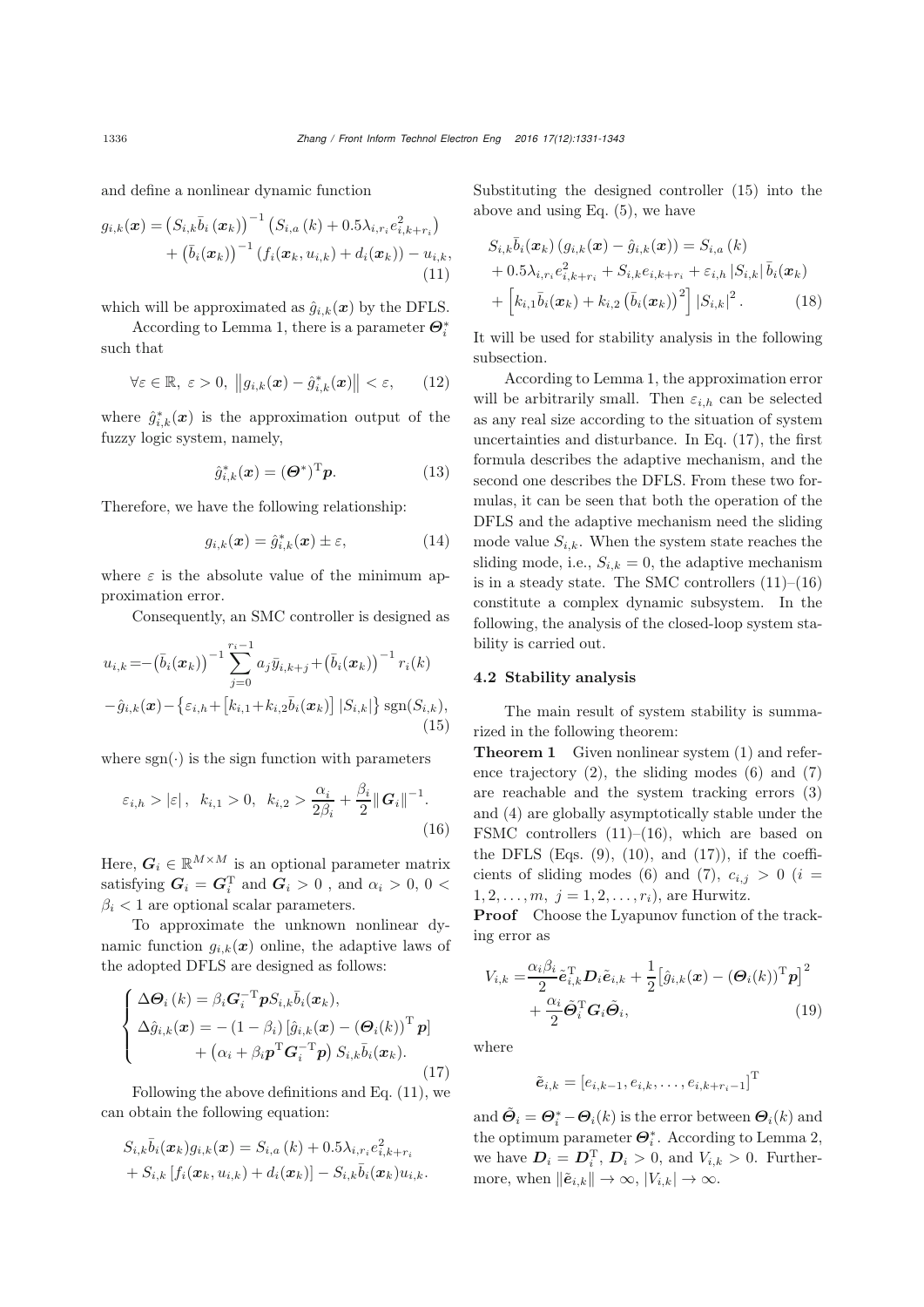Seeking the time difference of the Lyapunov function [\(19\)](#page-5-4), we have

$$
\Delta V_{i,k} = \alpha_i \beta_i \left[ S_{i,a}(k) + S_{i,k} e_{i,k+r_i} + \frac{\lambda_{i,r_i}}{2} e_{i,k+r_i}^2 \right] \n+ \frac{\alpha_i}{2} [\Theta_i^* - \Theta_i (k+1)]^{\mathrm{T}} G_i [\Theta_i^* - \Theta_i (k+1)] \n- \frac{\alpha_i}{2} [\Theta_i^* - \Theta_i (k)]^{\mathrm{T}} G_i [\Theta_i^* - \Theta_i (k)] \n+ \frac{1}{2} [\hat{g}_{i,k+1}(x) - (\Theta_i (k+1))^{\mathrm{T}} p ]^2 \n- \frac{1}{2} [\hat{g}_{i,k}(x) - (\Theta_i (k))^{\mathrm{T}} p ]^2.
$$

Then substituting the adaptive law [\(17\)](#page-5-2) into the above equation, we have

$$
\Delta V_{i,k} = \alpha_i \beta_i \left[ S_{i,a}(k) + S_{i,k} e_{i,k+r_i} + \frac{\lambda_{i,r_i}}{2} e_{i,k+r_i}^2 \right] \n+ \frac{\alpha_i}{2} \left[ \boldsymbol{\Theta}_i^* - \boldsymbol{\Theta}_i(k) - \beta_i \boldsymbol{G}_i^{-T} \boldsymbol{p} S_{i,k} \bar{b}_i(\boldsymbol{x}_k) \right]^T \boldsymbol{G}_i \n\cdot \left[ \boldsymbol{\Theta}_i^* - \boldsymbol{\Theta}_i(k) - \beta_i \boldsymbol{G}_i^{-T} \boldsymbol{p} S_{i,k} \bar{b}_i(\boldsymbol{x}_k) \right] \n- \frac{\alpha_i}{2} \left[ \boldsymbol{\Theta}_i^* - \boldsymbol{\Theta}_i(k) \right]^T \boldsymbol{G}_i \left[ \boldsymbol{\Theta}_i^* - \boldsymbol{\Theta}_i(k) \right] \n+ \frac{1}{2} \left\{ \hat{g}_{i,k}(\boldsymbol{x}) - (1 - \beta_i) \left[ \hat{g}_{i,k}(\boldsymbol{x}) - (\boldsymbol{\Theta}_i(k)) \right]^T \boldsymbol{p} \right\} \n+ \alpha_i S_{i,k} \bar{b}_i(\boldsymbol{x}_k) - (\boldsymbol{\Theta}_i(k))^T \boldsymbol{p} \right\}^2 \n- \frac{1}{2} \left[ \hat{g}_{i,k}(\boldsymbol{x}) - (\boldsymbol{\Theta}_i(k))^T \boldsymbol{p} \right]^2.
$$

Continuing simplifying the above, we have

$$
\Delta V_{i,k} = \alpha_i \beta_i \left[ S_{i,a}(k) + S_{i,k} e_{i,k+r_i} + \frac{\lambda_{i,r_i}}{2} e_{i,k+r_i}^2 \right]
$$
  
\n
$$
- \alpha_i \beta_i \left[ \mathbf{G}_i^{-T} \mathbf{p} S_{i,k} \bar{b}_i(\mathbf{x}_k) \right]^{\mathrm{T}} \mathbf{G}_i \left[ \mathbf{\Theta}_i^* - \mathbf{\Theta}_i(k) \right]
$$
  
\n
$$
+ \frac{\alpha_i \beta_i^2}{2} \left[ \mathbf{G}_i^{-T} \mathbf{p} S_{i,k} \bar{b}_i(\mathbf{x}_k) \right]^{\mathrm{T}} \mathbf{G}_i \left[ \mathbf{G}_i^{-T} \mathbf{p} S_{i,k} \bar{b}_i(\mathbf{x}_k) \right]
$$
  
\n
$$
+ \frac{1}{2} \left[ \beta_i \left( \hat{g}_{i,k}(\mathbf{x}) - (\mathbf{\Theta}_i(k))^{\mathrm{T}} \mathbf{p} \right) + \alpha_i S_{i,k} \bar{b}_i(\mathbf{x}_k) \right]^2
$$
  
\n
$$
- \frac{1}{2} \left[ \hat{g}_{i,k}(\mathbf{x}) - (\mathbf{\Theta}_i(k))^{\mathrm{T}} \mathbf{p} \right]^2
$$
  
\n
$$
= \alpha_i \beta_i \left[ S_{i,a}(k) + S_{i,k} e_{i,k+r_i} + \frac{\lambda_{i,r_i}}{2} e_{i,k+r_i}^2 \right]
$$
  
\n
$$
- \alpha_i \beta_i S_{i,k} \bar{b}_i(\mathbf{x}_k) \left[ \hat{g}_{i,k}^*(\mathbf{x}) - (\mathbf{\Theta}_i(k))^{\mathrm{T}} \mathbf{p} \right]
$$
  
\n
$$
+ \frac{\alpha_i \beta_i^2}{2} \mathbf{p}^{\mathrm{T}} \mathbf{G}_i^{-T} \mathbf{p} S_{i,k}^2 (\bar{b}_i(\mathbf{x}_k))^2 + \frac{1}{2} (\beta_i^2 - 1)
$$
  
\n
$$
\cdot \left( \hat{g}_{i,k}(\mathbf{x}) - (\mathbf{\Theta}_i(k))^{\mathrm{T}} \mathbf{p} \right)^2 + \frac{1}{2} \alpha_i^2 S_{i,k}^2 (\bar{b}_i(\mathbf{x}_k))^2
$$
  
\n
$$
+ \alpha_i \beta
$$

Subsequently, by using Eq. [\(14\)](#page-5-5) and substitut-

ing Eq. [\(18\)](#page-5-6) into the above, we have

$$
\Delta V_{i,k} = \varepsilon \alpha_i \beta_i S_{i,k} \bar{b}_i(\boldsymbol{x}_k) - \varepsilon_{i,h} \alpha_i \beta_i |S_{i,k}| \bar{b}_i(\boldsymbol{x}_k) \n- \alpha_i \beta_i \left[ k_{i,1} \bar{b}_i(\boldsymbol{x}_k) + k_{i,2} (\bar{b}_i(\boldsymbol{x}_k))^2 \right] |S_{i,k}|^2 \n+ \frac{\alpha_i \beta_i^2}{2} \boldsymbol{p}^{\mathrm{T}} \boldsymbol{G}_i^{-1} \boldsymbol{p} S_{i,k}^2 (\bar{b}_i(\boldsymbol{x}_k))^2 + \frac{1}{2} \alpha_i^2 S_{i,k}^2 (\bar{b}_i(\boldsymbol{x}_k))^2 \n+ \frac{1}{2} (\beta_i^2 - 1) \left[ \hat{g}_{i,k}(\boldsymbol{x}) - (\boldsymbol{\Theta}_i(k))^{\mathrm{T}} \boldsymbol{p} \right]^2.
$$

Because  $0 < \beta_i < 1$  and  $\varepsilon_{i,h} > |\varepsilon|$  (inequal-<br>16) the above equation estimates ity [\(16\)](#page-5-3)), the above equation satisfies

$$
\Delta V_{i,k} \leq -\alpha_i \beta_i \left[ k_{i,1} \bar{b}_i(\boldsymbol{x}_k) + k_{i,2} (\bar{b}_i(\boldsymbol{x}_k))^2 \right] |S_{i,k}|^2
$$

$$
+ \frac{\alpha_i}{2} \left[ \beta_i^2 \boldsymbol{p}^{\mathrm{T}} \boldsymbol{G}_i^{-1} \boldsymbol{p} + \alpha_i \right] S_{i,k}^2 (\bar{b}_i(\boldsymbol{x}_k))^2.
$$
(20)

It is known that *p* is the fuzzy basis of DFLS satisfying  $p^T p \leq 1$ . Then  $p^T G_i^{-1} p \leq ||G_i||^{-1}$ . Ac-<br>condition to the persymptor design conditions (16) in cording to the parameter design conditions [\(16\)](#page-5-3), inequality [\(20\)](#page-6-0) is equivalent to

<span id="page-6-0"></span>
$$
\Delta V_{i,k} \leq -\alpha_i \beta_i k_{i,1} \bar{b}_i(\boldsymbol{x}_k) |S_{i,k}|^2,
$$

which means that  $\Delta V_{i,k}$  is negative semi-definite.  $\Delta V_{i,k} \equiv 0$  holds if and only if  $|S_{i,k}| \equiv 0$ .  $\forall \tilde{e}_{i,k} \in$  $\mathbb{R}^{r_i+1}$ ,  $\|\mathbf{S}(k)\| \neq 0$ , then  $\Delta V_{i,k} < 0$ .

According to the Lyapunov stability theory, the system error asymptotically converges to

$$
\Omega_e \stackrel{\text{def}}{=} \left\{ \tilde{\boldsymbol{e}}_{i,k} \middle| \ |S_{i,k}| = 0 \right\}.
$$

Namely, the sliding mode can be reached.

After the state reaches the sliding mode, i.e.,  $S_{i,k} = 0$ , the system error equation becomes

$$
c_{i,r_i}e_{i,k+r_i-1} = -c_{i,1}e_{i,k} - c_{i,2}e_{i,k+1}
$$
  

$$
- \ldots - c_{i,r_i-1}e_{i,k+r_i-2}.
$$

If  $c_{i,j} > 0$   $(j = 1, 2, \ldots, r_i)$  is Hurwitz, then the above  $(r_i - 1)$ th-order system is asymptotically stable. The same situation holds on every branch of the sliding surface  $S_{i,k}$  for  $i = 1, 2, \ldots, m$ . As a result, the overall closed-loop system is asymptotically stable and the theorem is proved.

#### 4.3 Chattering

Chattering reduction or elimination is dependent on the adaptive mechanism. The chattering signal of controller [\(15\)](#page-5-1) in this study is produced by the nonlinear part

$$
-\left\{\varepsilon_{i,h}+\left[k_{i,1}+k_{i,2}\overline{b}_{i}(\boldsymbol{x}_k)\right] | S_{i,k}|\right\} \mathrm{sgn}(S_{i,k}).
$$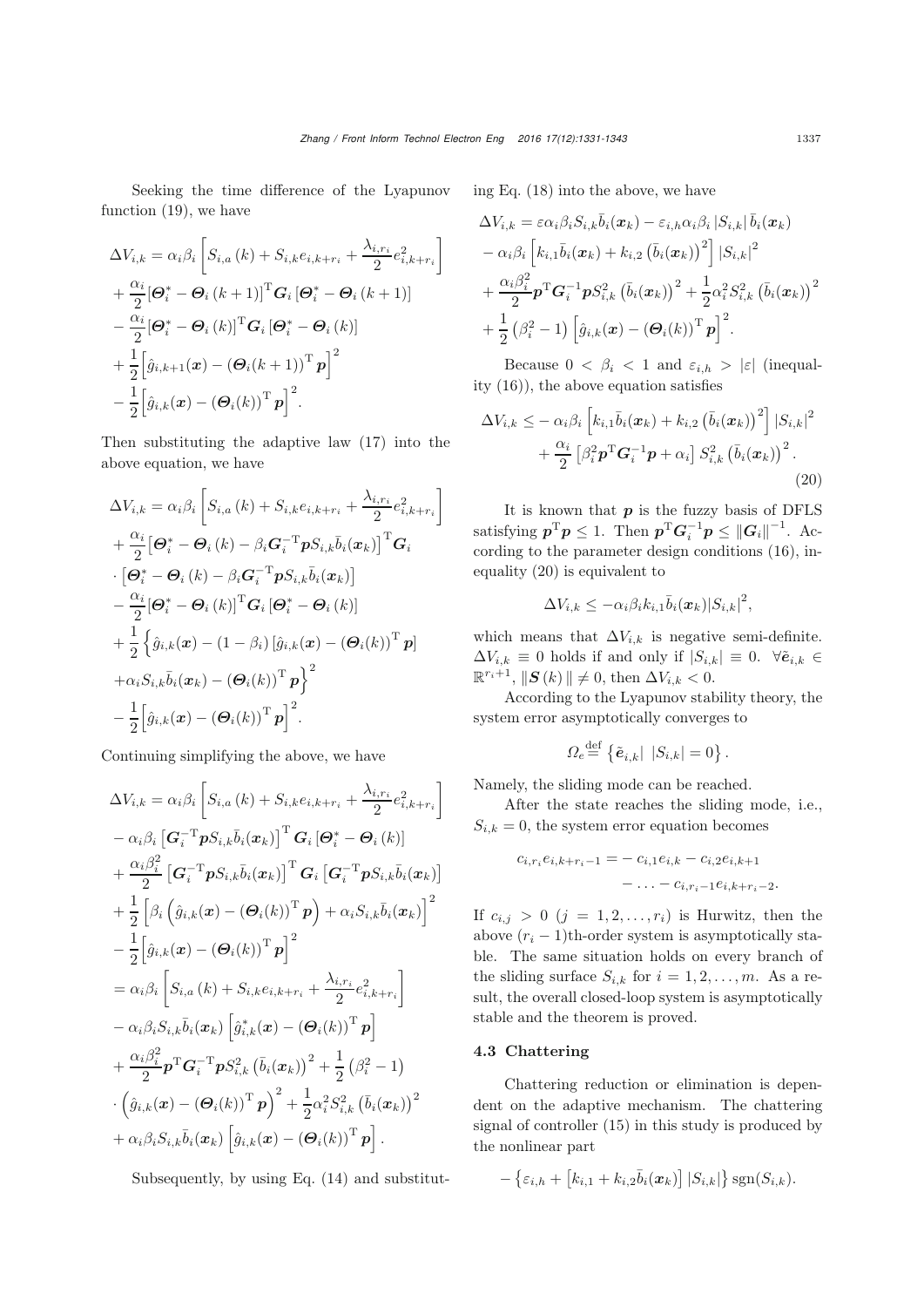Fortunately, the part  $[k_{i,1} + k_{i,2}b_i(\boldsymbol{x}_k)] |S_{i,k}|$  exists only in the transient process. When  $S_{i,k} = 0$ , the chattering of controller [\(15\)](#page-5-1) depends only on  $\varepsilon_{i,h}$ . Therefore, the chattering amplitude is determined only by  $\varepsilon_{i,h}$ .

Consequently,  $\varepsilon_{i,h}$  is the switching signal to compensate the absolute error of the minimum approximation error between  $g_{i,k}(\boldsymbol{x})$  and  $\hat{g}_{i,k}^*(\boldsymbol{x})$  (de-<br>fined by Eqs. (11) and (12)). Therefore, the chat fined by Eqs.  $(11)$  and  $(13)$ ). Therefore, the chattering intensity is determined by the approximation ability of the DFLS. Because of the great approximation ability of the DFLS (the absolute approximation error can be arbitrarily small), parameter  $\varepsilon_{i,h}$  can be designed to be very minor so that chattering is greatly reduced.

As we know, many efforts have been made to eliminate or weaken the chattering. For example, a famous chattering-weakening method can also be used, namely the saturation function:

$$
sat(S_{i,k}) = \begin{cases} 1, & S_{i,k} > \phi, \\ S_{i,k}/\phi, & |S_{i,k}| \le \phi, \\ -1, & S_{i,k} < -\phi, \end{cases}
$$

where  $\phi$  is called the boundary layer.

# 5 Simulation examples

### 5.1 A numerical example

A discrete mathematical model example is described as follows:

$$
\begin{cases}\ny_{1,k+2} = y_{1,k+1}^2 + (1.1 + 0.3 \cos(2y_{2,k}))u_{1,k}, \ny_{2,k+2} = y_{2,k} + \sqrt{y_{1,k+1}} + y_{2,k+1}^3 + 1.3u_{2,k} \n+0.3 \cos(4\pi y_{1,k}).\n\end{cases}
$$
\n(21)

The state of the system is  $x_k = [y_{1,k}]$ ,  $y_{1,k+1}, y_{2,k}, y_{2,k+1}]^{\text{T}}$  and the output is  $y_k =$  $[y_{1,k}, y_{2,k}]^{\mathrm{T}}$ .<br>From the

From the mathematical model [\(21\)](#page-7-0), we can find the coupling between the two subsystems. Also, the nonlinear dynamics are unknown. The control design in this study will conquer them by the designed DFLS.

By using the proposed method, the estimations of the upper bounds of functions  $f_{1,u_1}$  and  $f_{2,u_2}$  are  $\bar{b}_1(x_k)$  = 1.4 and  $\bar{b}_2(x_k)$  = 1.6, according to Assumption 1 and Eq. [\(21\)](#page-7-0). The disturbance or unmodeled dynamic is considered as  $d(\boldsymbol{x}_k) = [0, 0.3 \cos(4\pi y_{1,k})]^{\mathrm{T}}$ .

A reference model is given as follows:

$$
\begin{cases} y_{1,k+2} = -0.3y_{1,k+1} - 0.02y_{1,k} + r_1(k), \\ y_{2,k+2} = -0.3y_{2,k+1} - 0.02y_{2,k} + r_2(k). \end{cases}
$$

The reference signals are  $r_1(k) = r_2(k) = 0$ . The sliding manifolds are

$$
\begin{cases} S_{1,k} = x_2(k) + 0.1x_1(k), \\ S_{2,k} = x_4(k) + 0.05x_3(k). \end{cases}
$$

The FSMC controller is designed as Eqs. [\(11\)](#page-5-0),  $(15)$ ,  $(16)$  and the parameters of its adaptive law  $(17)$ are selected as  $\alpha_1 = 0.3, \beta_1 = 0.1, \alpha_2 = 0.58, \beta_2 =$ 0.3, and  $G_1 = G_2 = I$  (an identity matrix). The parameters of controller [\(15\)](#page-5-1) are designed as  $\varepsilon_{1,h}$  =  $\varepsilon_{2,h} = 0.01, k_{1,1} = 0.8, k_{1,2} = 1.6, k_{2,1} = 1.12, \text{ and }$  $k_{2,2} = 0.6$  by inequality [\(16\)](#page-5-3). The Gaussian function is selected as the membership function for the DFLS.

Based on all the above-mentioned DFLS and control design, a relevant simulation is executed.

Figs. 3 and 4 show the curves of the output signals when the initial state is  $x_0 = [0.2, 0, 0.5, 0]^T$ . The two output signals are all asymptotically stable. Figs. 5 and 6 show the curves of the two sliding manifolds, which are also stable.

We set the sampling time of the designed DFLS,  $\tau$ , to be 0.01 s. This is because the approximation can be guaranteed only if the DFLS output approximates to the nonlinear function within every sampling time interval of the system. Figs. 7 and 8 show the control input signals of the two subsystems. Parameters  $\varepsilon_{i,h}$ ,  $k_{i,1}$ , and  $k_{i,2}$  have imposed an important impact on the dynamic and stable performance. Parameter  $\varepsilon_{i,h}$  processes mainly the approximation

<span id="page-7-0"></span>

Fig. 3 Simulated output signal curve of  $y_{1,k}$  (sampling time  $0.1$  s)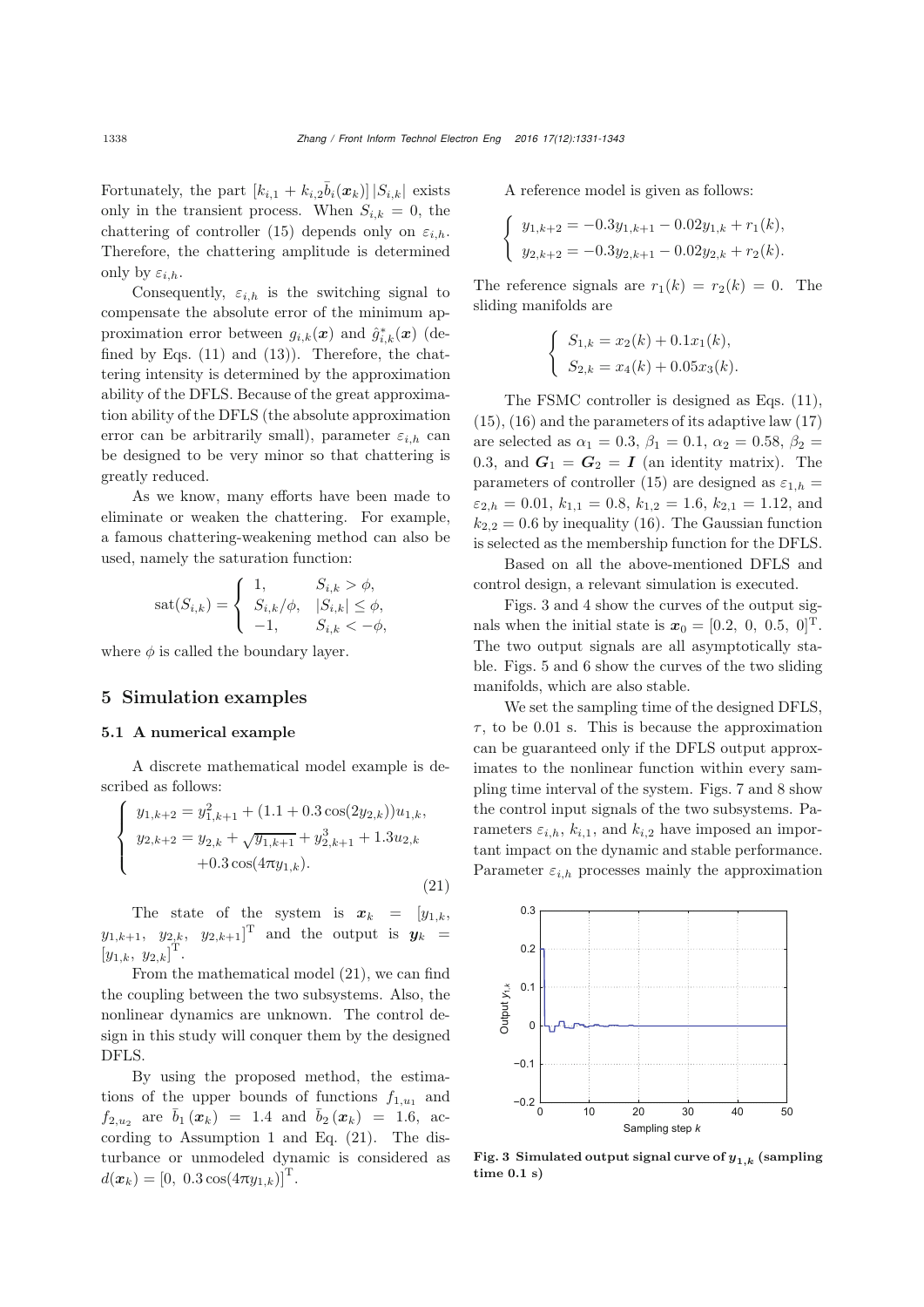error of the DFLS. Furthermore, it determines the swing of the controller from Eq. [\(15\)](#page-5-1). Parameters  $k_{i,1}$ and  $k_{i,2}$  mainly make the reaching of the sliding mode



Fig. 4 Simulated output signal curve of  $y_{2,k}$  (sampling time 0.1 s)



Fig. 5 Simulated sliding mode curve of  $S_{1,k}$  (sampling time 0.1 s)



Fig. 6 Simulated sliding mode curve of  $S_{2,k}$  (sampling time  $0.1 s$ 

faster. Appropriate values of them are necessary and they can be obtained by an experimental approach.

From Figs. 3–8, it can be seen that there is no chattering either in state variables or in control signals. This is due to the filtering function of FLS for higher frequency signals.

# 5.2 An application to a robotic arm with two degrees of freedom

A robotic arm, which is widely applied to an industrial process, is the nonlinear and coupled nature of the dynamics [\(Lewis](#page-12-21) *et al.*, [2006\)](#page-12-21). A robotic arm with two degrees of freedom (Fig. 9) is considered to visualize the contributions of this study. Its kinetic equation can be written as follows:

<span id="page-8-0"></span>
$$
M(q)\ddot{q} + C(q, \dot{q}) + G(q) = T, \qquad (22)
$$

where  $q = [\theta_1, \theta_2]^T$  is the angular vector with  $\theta_1$  and  $\theta_2$  being the angular positions of the links  $M(\alpha)$  is  $\theta_2$  being the angular positions of the links,  $M(q)$  is



Fig. 7 Simulated control input signal curve of  $u_{1,k}$ (DFLS sampling time 0.01 s)



Fig. 8 Simulated control input signal curve of  $u_{2,k}$ (DFLS sampling time 0.01 s)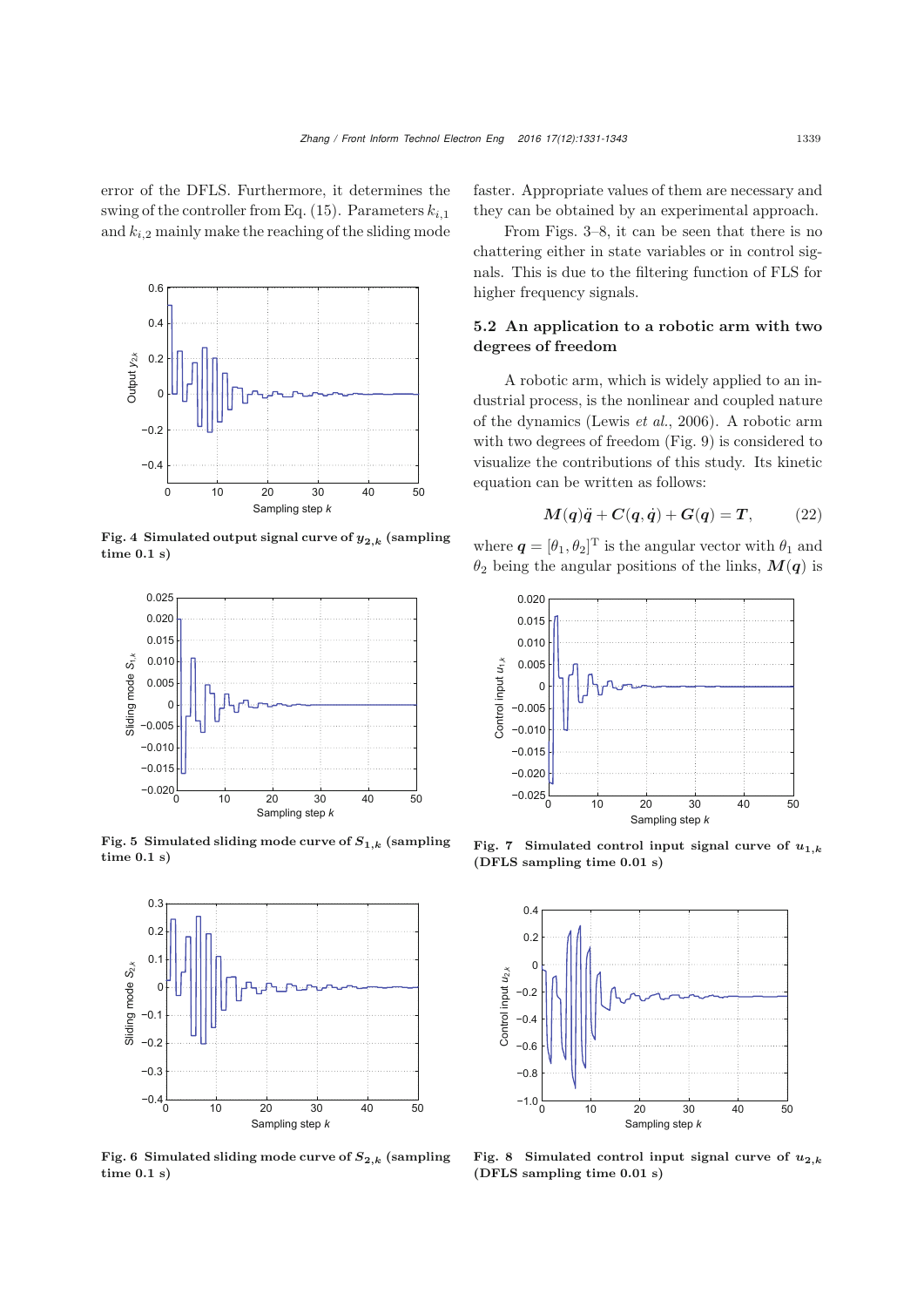

Fig. 9 Diagram of a robotic arm (with two degrees of freedom) with two drivings

the inertia matrix,  $C(q, \dot{q})$  represents the centrifugal and Coriolis torques,  $G(q)$  is the vector of gravitational torques, and  $\mathbf{T} = [\tau_1, \tau_2]^T$  is the vector of<br>torques esting at the isinte torques acting at the joints.

We assume that the gravitation of the two links is light enough to be neglected, i.e.,  $G(q) = 0$ , and the matrices

$$
\mathbf{M}(\mathbf{q}) = \begin{bmatrix} p_1 + 2p_3 \cos \theta_2 & p_2 + p_3 \cos \theta_2 \\ p_2 + p_3 \cos \theta_2 & p_2 \end{bmatrix},
$$

$$
\mathbf{C}(\mathbf{q}, \dot{\mathbf{q}}) = \begin{bmatrix} -2p_3 \dot{\theta}_1 \dot{\theta}_2 \sin \theta_2 - p_3 \dot{\theta}_2^2 \sin \theta_2 \\ p_3 \dot{\theta}_1^2 \sin \theta_2 \end{bmatrix},
$$

where  $p_1 = m_1 r_1^2 + m_2 (r_2^2 + l_1^2)$ ,  $p_2 = m_2 r_2^2$ , and<br> $p_1 = m_1 l_1 r_1$ , with  $m_2$  and  $m_3$ , being the masses of  $p_3 = m_2 l_1 r_2$  with  $m_1$  and  $m_2$  being the masses of links 1 and 2 respectively,  $r_1$  and  $r_2$  the distances from the joint to the centers of masses of links 1 and 2 respectively,  $l_1$  and  $l_2$  the lengths of links 1 and 2 respectively. For a robotic arm model with two [degrees](#page-11-11) [of](#page-11-11) [freedom,](#page-11-11) [one](#page-11-11) [may](#page-11-11) [refer](#page-11-11) [to](#page-11-11) Corradini *et al.* [\(2012](#page-11-11)). In this study, the parameters are set to  $p_1 = 2.91, p_2 = 0.12, \text{ and } p_3 = 0.18.$ 

By the general discretization technique, the dis-cretization of Eq. [\(22\)](#page-8-0) with a sampling time  $T_s$  can be given as follows:

$$
q_{k+2} = q_{k+1} + T_{\rm s}(M(q_k))^{-1} \left[ T - C(q_k, q_{k+1}) \right], \tag{23}
$$

where  $\boldsymbol{q}_k = \left[\theta_{1,k}, \theta_{2,k}\right]^{\text{T}}$  and

$$
C(q_k, q_{k+1}) = \frac{p_3 \sin \theta_{2,k}}{T_s^2} \left[ \begin{array}{c} -2\Delta \theta_{1,k} \Delta \theta_{2,k} - \Delta \theta_{2,k}^2 \\ \Delta \theta_{1,k}^2 \end{array} \right]
$$

with  $\Delta\theta_{1,k} = \theta_{1,k+1} - \theta_{1,k}$  and  $\Delta\theta_{2,k} = \theta_{2,k+1} - \theta_{2,k}$ . Obviously, model [\(23\)](#page-9-0) is a typical example of Eq. [\(1\)](#page-2-0), in which  $q_k$  is the output vector.

In this study, the sampling time of the robotic arm is 0.01 s. According to the controller design method we proposed, the sliding manifolds are designed as follows:

$$
\begin{cases} S_{1,k} = \theta_{1,k+1} + 0.2\theta_{1,k}, \\ S_{2,k} = \theta_{2,k+1} + 0.1\theta_{2,k}. \end{cases}
$$

The FSMC controller is designed as Eqs. [\(11\)](#page-5-0), [\(15\)](#page-5-1), and [\(16\)](#page-5-3), and the parameters of its adaptive law [\(17\)](#page-5-2) are selected as  $\alpha_1 = 2, \beta_1 = 0.1, \alpha_2 = 0.1, \beta_2 = 0.2,$  $G_1 = I$ , and  $G_2 = 2I$ . The parameters of con-troller [\(15\)](#page-5-1) are designed as  $\varepsilon_{1,h} = \varepsilon_{2,h} = 0.01$ ,  $k_{1,1} = 4$ ,  $k_{1,2} = 3$ ,  $k_{2,1} = 1$ , and  $k_{2,2} = 0.8$  by inequality [\(16\)](#page-5-3). The Gaussian function is selected as the membership function for the DFLS. The estimations of the upper bounds for the control gains are  $\bar{b}_1 (\mathbf{q}_k)=0.4$  and  $\bar{b}_2 (\mathbf{q}_k)=1$ . The reference model to be tracked is given as follows:

$$
\begin{cases} \n\theta_{d1,k+2} = 0.3\theta_{d1,k+1} + 0.1\theta_{d1,k} + r_1(k), \\
\theta_{d2,k+2} = 0.3\theta_{d2,k+1} + 0.1\theta_{d2,k} + r_2(k),\n\end{cases}
$$

where  $\theta_{d1,k}$  and  $\theta_{d2,k}$  are the angular positions to be tracked.

First, the reference trajectories are step signals, i.e.,  $r_1(k) = r_2(k) = 1$ . The simulation results are obtained under the initial positions  $\theta_1(0) = 0$ ,  $\theta_2(0) = 0$ . Figs. 10 and 11 show the angular positions of the robotic arm. Figs. 12 and 13 show the sliding manifolds and the control torques, respectively. From Figs. 10–13, it can be seen that the robotic arm has fast response and the control torques have no chattering. These simulation results validate the effectiveness of the method.

Furthermore, the reference trajectories are replaced by  $r_1(k)=0.5 \sin t$  and  $r_2(k)=0.4 \cos t$ . To increase the convergence speed of the sliding

<span id="page-9-0"></span>

Fig. 10 Angular position curve  $\theta_{1,k}$  (sampling time  $0.01 s)$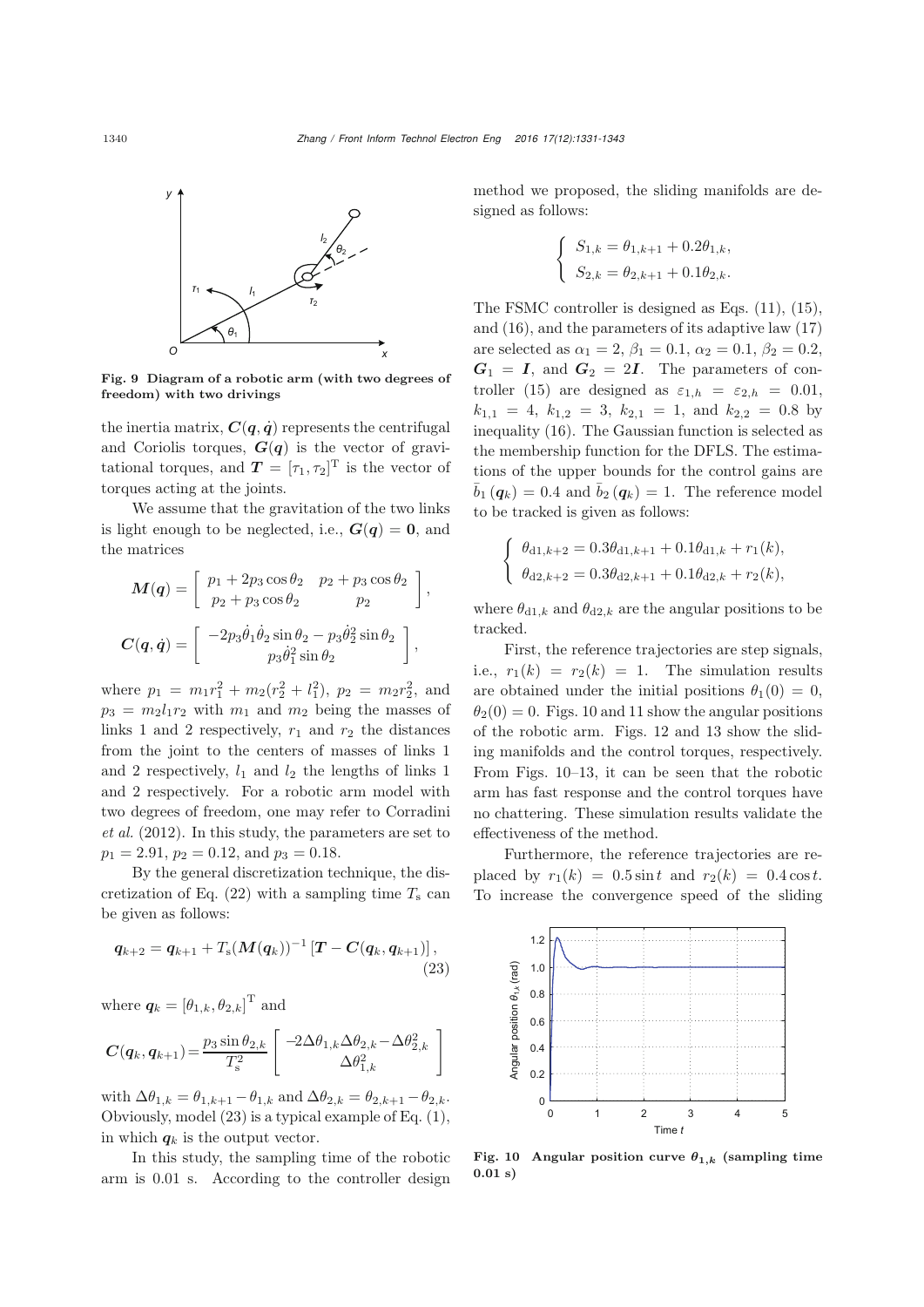manifolds, the estimations of the upper bounds for the control gains are set to  $\bar{b}_1 (\mathbf{q}_k) = \bar{b}_2 (\mathbf{q}_k) = 5$ , and the parameters of controller [\(15\)](#page-5-1) are changed to  $k_{1,1} = 10$ ,  $k_{1,2} = 2$ ,  $k_{2,1} = 5$ , and  $k_{2,2} = 1$ . The tracking performance under the initial positions  $\theta_1(0) = 0.5, \theta_2(0) = 0$  are shown in Figs. 14-18.



Fig. 11 Angular position curve  $\theta_{2,k}$  (sampling time 0.01 s)



Fig. 12 Sliding mode curves:  $S_{1,k}$  and  $S_{2,k}$  (sampling time 0.01 s)



Fig. 13 Control torque curves:  $\tau_{1,k}$  and  $\tau_{2,k}$  (DFLS sampling time 0.001 s)

The sampling time of the designed DFLS,  $\tau$ , is 0.001 s. In Fig. 18, the control torque signals of the two links are continuous, which validates the chattering-free performance. The tracking errors in Fig. 16 converge very quickly. As mentioned before, parameters  $k_{i,1}$  and  $k_{i,2}$  have imposed an important impact on the dynamic and stable



Fig. 14 Tracking curves of link 1:  $\theta_{1,k}$  and  $\theta_{d1,k}$ (DFLS sampling time 0.001 s)



Fig. 15 Tracking curves of link 2:  $\theta_{2,k}$  and  $\theta_{d2,k}$ (DFLS sampling time 0.001 s)



Fig. 16 Tracking error curves:  $e_{1,k}$  and  $e_{2,k}$  (DFLS sampling time 0.001 s)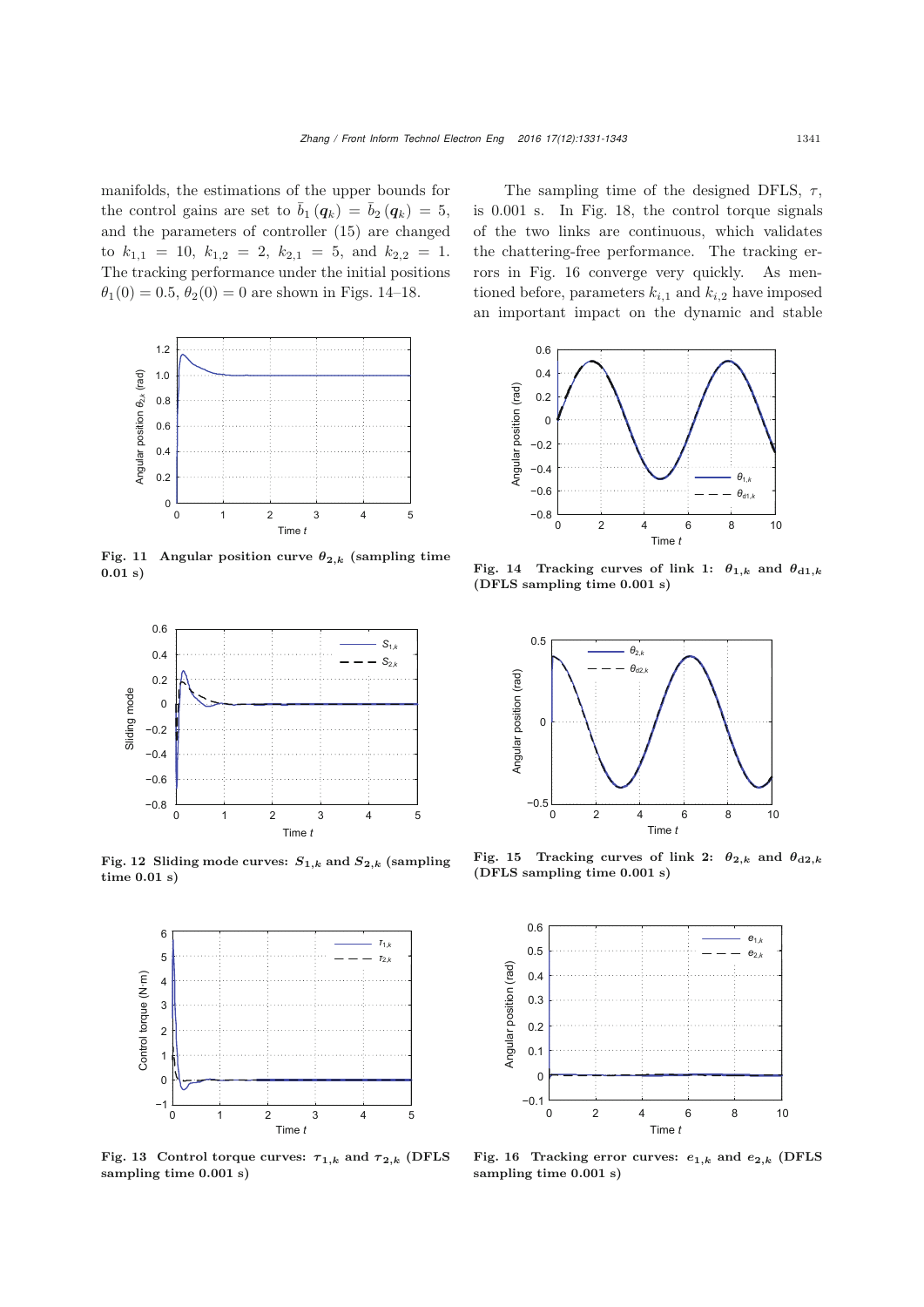

Fig. 17 Sliding mode curves of links 1 and 2:  $S_{1,k}$ and  $S_{2,k}$  (sampling time 0.01 s)



Fig. 18 Control torque curves of links 1 and 2:  $\tau_{1,k}$ and  $\tau_{2,k}$  (DFLS sampling time 0.001 s)

performance. Hence, their values are selected a little larger in this application. These simulation results certificate the good performance of the proposed method.

## 6 Conclusions

An adaptive FSMC design method for a class of non-affine discrete nonlinear systems has been proposed in this paper. The sliding mode control was designed based on the DFLS, which has strongly arbitrary approximation properties of the unmodeled dynamics. The appropriate adaptive mechanism guarantees the stability of the closed-loop system. Due to the use of the DFLS, the chattering of the SMC has been greatly weakened, whereas the robustness has been retained. Finally, the presented simulation results have validated the good performance of the proposed method.

#### References

- <span id="page-11-8"></span>Allaoua, B., Laoufi, A., 2013. A novel sliding mode fuzzy control based on SVM for electric vehicles propulsion system. *Energy Procedia*, 36:120-129.
- http://dx.doi.org/10.1016/j.egypro.2013.07.015 Castillo-Toledo, B., di Gennaro, S., Loukianov, A.G., *et al.*,
- <span id="page-11-13"></span>2008. Discrete time sliding mode control with application to induction motors. *Automatica*, 44(12):3036- 3045.

http://dx.doi.org/10.1016/j.automatica.2008.05.009

<span id="page-11-2"></span>Chen, D., Liu, Y., Ma, X., *et al.*, 2012a. Control of a class of fractional-order chaotic systems via sliding mode. *Nonl. Dyn.*, 67(1):893-901.

http://dx.doi.org/10.1007/s11071-011-0002-x

- <span id="page-11-3"></span>Chen, D., Zhang, R., Sprott, J.C., *et al.*, 2012b. Synchronization between integer-order chaotic systems and a class of fractional-order chaotic system based on fuzzy sliding mode control. *Nonl. Dyn.*, 70(2):1549-1561. http://dx.doi.org/10.1007/s11071-012-0555-3
- <span id="page-11-11"></span>Corradini, M.L., Fossi, V., Giantomassi, A., *et al.*, 2012. Discrete time sliding mode control of robotic manipulators: development and experimental validation. *Contr. Eng. Pract.*, 20(8):816-822.
	- http://dx.doi.org/10.1016/j.conengprac.2012.04.005
- <span id="page-11-0"></span>Edwards, C., Spurgeon, S., 1998. Sliding Mode Control: Theory and Applications. CRC Press.
- <span id="page-11-9"></span>Farhoud, A., Erfanian, A., 2014. Fully automatic control of paraplegic FES pedaling using higher-order sliding mode and fuzzy logic control. *IEEE Trans. Neur. Syst. Rehabil. Eng.*, 22(3):533-542. http://dx.doi.org/10.1109/TNSRE.2013.2296334
- <span id="page-11-10"></span>Furuta, K., 1990. Sliding mode control of a discrete system. *Syst. Contr. Lett.*, 14(2):145-152. http://dx.doi.org/10.1016/0167-6911(90)90030-X
- <span id="page-11-6"></span>Guo, L., Hung, J.Y., Nelms, R.M., 2011. Comparative evaluation of sliding mode fuzzy controller and PID controller for a boost converter. *Electr. Power Syst. Res.*, 81(1):99-106.

http://dx.doi.org/10.1016/j.epsr.2010.07.018

- <span id="page-11-5"></span>Ho, T.H., Ahn, K.K., 2012. Speed control of a hydraulic pressure coupling drive using an adaptive fuzzy sliding-mode control. *IEEE/ASME Trans. Mechatron.*, 17(5):976- 986. http://dx.doi.org/10.1109/TMECH.2011.2153866
- <span id="page-11-7"></span>Hsu, C.F., Chung, I.F., Lin, C.M., 2009. Self-regulating fuzzy control for forward DC-DC converters using an 8-bit microcontroller. *IET Power Electron.*, 2(1):1-12. http://dx.doi.org/10.1049/iet-pel:20070179
- <span id="page-11-4"></span>Hwang, C.L., Wu, H.M., Shih, C.L., 2009. Fuzzy slidingmode underactuated control for autonomous dynamic balance of an electrical bicycle. *IEEE Trans. Contr. Syst. Technol.*, 17(3):658-670. http://dx.doi.org/10.1109/TCST.2008.2004349
- <span id="page-11-12"></span>Khandekar, A.A., Malwatkar, G.M., Patre, B.M., 2013. Discrete sliding mode control for robust tracking of higher order delay time systems with experimental application. *ISA Trans.*, 52(1):36-44.

http://dx.doi.org/10.1016/j.isatra.2012.09.002

<span id="page-11-1"></span>Lee, J.X., Vukovich, G., 1997. Identification of nonlinear dynamic systems—a fuzzy logic approach and experimental demonstrations. Proc. IEEE Int. Conf. on Systems, Man, and Cybernetics, p.1121-1126. http://dx.doi.org/10.1109/ICSMC.1997.638100